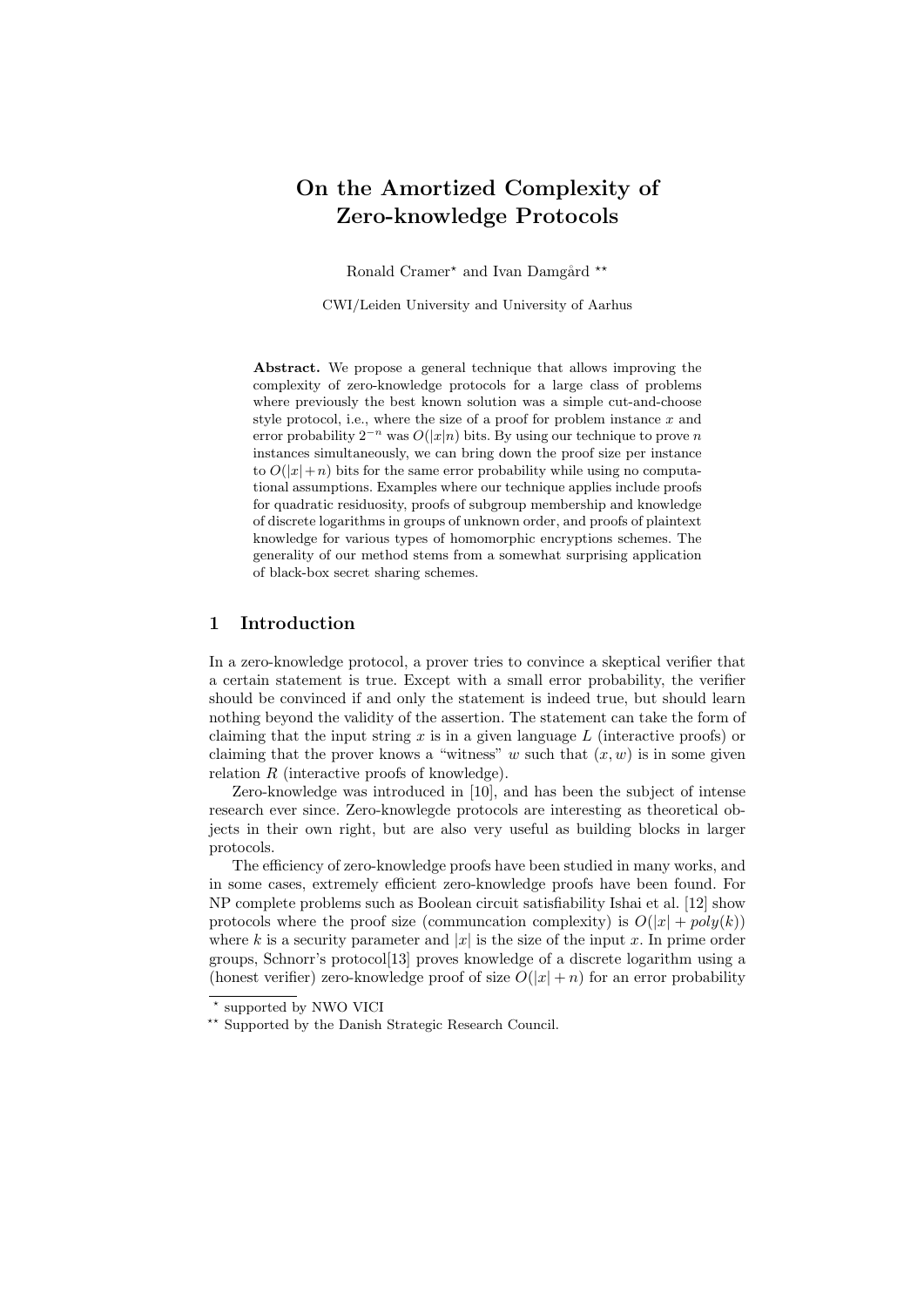of  $2^{-n}$ . In a practical application, one must expect to have to communicate x to make the claim in the first place, so this is essentially optimal<sup>1</sup>.

However, for several interesting problems, such methods for improved zeroknowledge protocols do not work. This includes, for instance, the very first problem for which a zero-knowledge protocol was suggested, namely quadratic residuosity, where one proves on input x, N that x is a square modulo N (and that the prover knows a square root). The well-known classical protocol for this has error probability  $1/2$ , and one must repeat it n times for an error probability of  $2^{-n}$  so that the proof will be of size  $O(|x|n)$ . No more efficient solution with unconditional soundness and zero-knowledge was previously known.

The state of affairs is similar for the discrete log problem in groups of unknown order. Say we are given  $g, h \in Z_N^*$  for an RSA modulus  $N$ , and the prover claims that  $h$  is in the group generated by  $g$ , and that he knows the discrete logarithm of  $h$  base  $g$ . The best solution we know for this has error probability 1/2, and again we must repeat the entire protocol to reduce the error. Schnorr's protocol cannot be used here since its proof of soundness requires that the group order is known, and finding the order of  $Z_N^*$  is equivalent to factoring N. Even if we were happy with only a proof of membership in the group generated by g, the error probability for known solutions would be 1 divided by the smallest prime factor in the total group order, which is  $1/2$  for the case of  $Z_N^*$ . It should be noted that Fujisaki and Okamoto[8] have shown how to get around these difficulties, but only if we are guaranteed to be working in a subgroup of  $Z_N^*$ with only large prime factors in the order, and then only under the strong RSA assumption.

Other examples of a similar nature come from various proposals for homomorphic encryption where one uses subgroups of  $Z_N^*$ , often with small prime factors in their order, to make the decryption algorithm efficient[11, 6]. In many applications, one needs a zero-knowledge proof that one knows the plaintext for a given ciphertext, and we then have all the same problems as described above.

In this paper, we show a general method that applies to all the problems mentioned above, and allows us to reduce the proof size in the amortized sense: we can give a proof for  $n$  instances of the problem simultaneously such that the communication complexity per instance proved is  $O(|x| + n)$  for an error probability of  $2^{-n}$ , thus we are as efficient as the best known unconditional protocols for any problem. The technique uses no computational assumptions. In all cases, the computational complexity is also reduced compared to naive repetition of the basic protocol. Here, the most favorable case is discrete log where computation is reduced by a factor n, for quadratic residuosity we gain a factor log n.

We emphasize that for the case of proofs for quadratic residues, what we achieve is different from what can be done using Fiat-Shamir type protocols [9], although they may seem superficially similar to ours: the Fiat-Shamir protocol is also efficient, it takes  $n$  quadratic residues as input and has an error proba-

<sup>&</sup>lt;sup>1</sup> although the proof itself could in principle be even smaller if the associated NPwitness is smaller than  $x$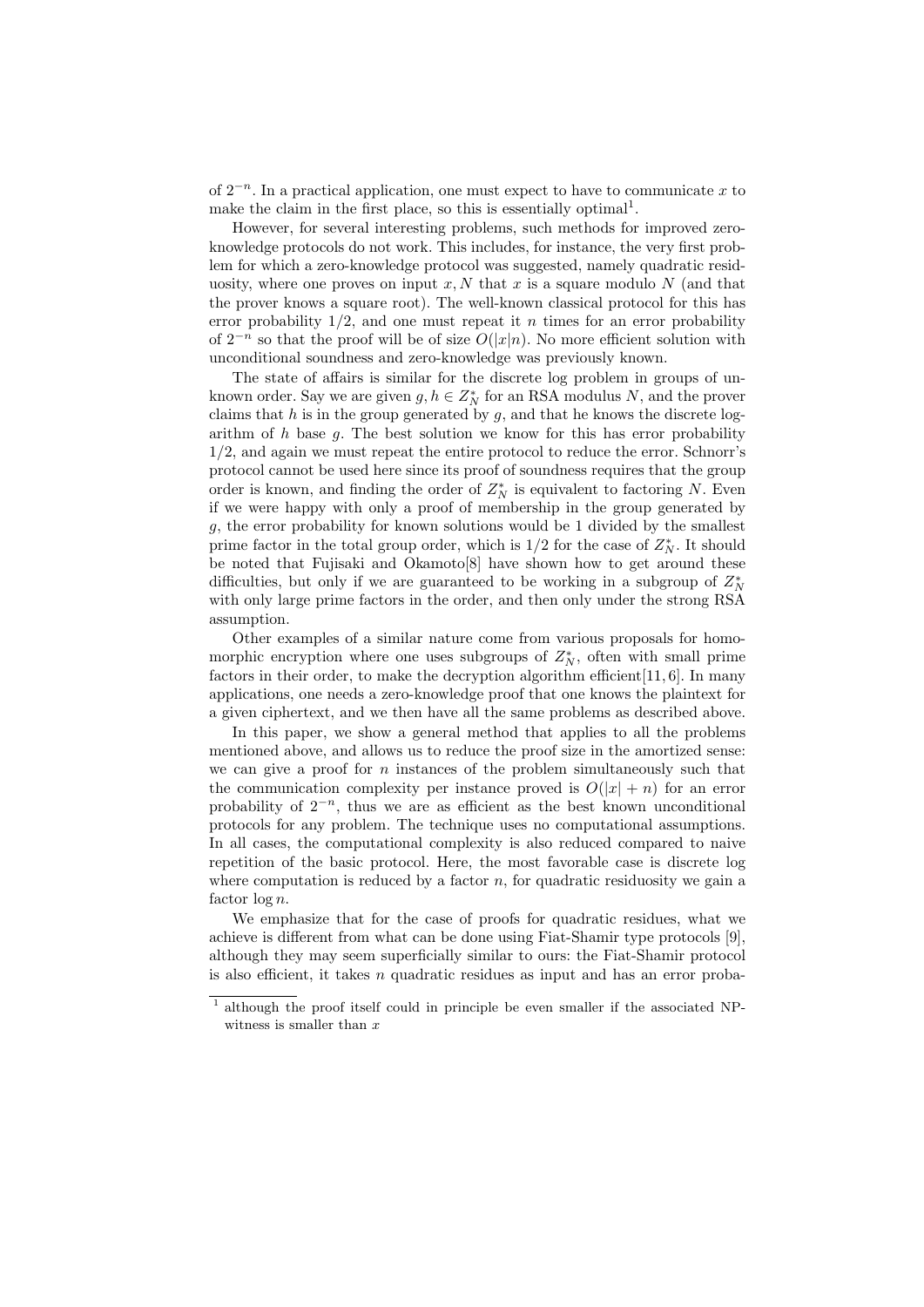bility of  $2^{-n}$ . The difference lies in the type of witness that the prover proves knowledge of. For Fiat-Shamir, the prover only has to know a product of some of the square roots of the input numbers. In fact, the prover could know nothing about the first input number and still survive with probability 1/2. In contrast, our protocol guarantees that the prover knows all the square roots. It should also be noted that the construction of zero-knowledge protocols from multiparty computation in [12] can be adapted to give a protocol for quadratic residuosity with complexity similar to ours. This requires a computational assumption so that, unlike our work, either zero-knowledge or soundness will only be computational. For the other problems we handle in this work, the construction from [12] either leads to larger complexity than ours, or does not not seem to apply at all.

We give an abstract framework characterizing the type of problem that our method applies to, and derive all the examples above as special cases. Basically, we need a function with certain homomorphic properties on some Abelian groups and a ring  $\ddot{A}$  that acts on the groups in a sufficiently nice way. The generality of our method comes from a somewhat surprising application of a new result we show for Black-Box Secret-Sharing. This result allows us to use the integers Z as the ring A, and since any Abelian group is a Z-module, we immediately get a general result.

Applications of our result include multiparty computation based on homomorphic encryption, where players would supply inputs by sending them in encrypted form. To make the overall protocol secure, players must prove that they know the inputs they supply, and our method can be used to give such proofs efficiently for a large number of ciphertexts. Note that some computations, such as certain auctions, do in fact require players to submit large amounts of data as input. Another application involves proofs of negative statements such as proving that a number x is not a square modulo N. The classical protocol for this from [10] uses the proof for quadratic residuosity as a subroutine and has complexity  $O(|x|n^2)$ . Our method reduces this to  $O(|x|n)$  without making any computational assumptions. The same idea can used to prove for some homomorphic encryption schemes that a ciphertext contains a non-zero plaintext. Note that these application are for a single instance proof and so are not of an amortized nature.

Finally, we note that our construction generally leads to protocols that are only honest-verifier zero-knowledge(HVZK), as is the case for Schnorr's protocol. But in this paper we are generally happy with this property since first, it is often sufficient when using a protocol as a building block in a larger construction, and second there are several general techniques that can build zero-knowledge protocols from HVZK ones without significant loss of efficiency. While these techniques typically require a complexity assumption, we believe that the technique by Cramer, Damgård and MacKenzie  $[2]$  may lead to a solution with no assumptions, this will be the subject of an upcoming paper.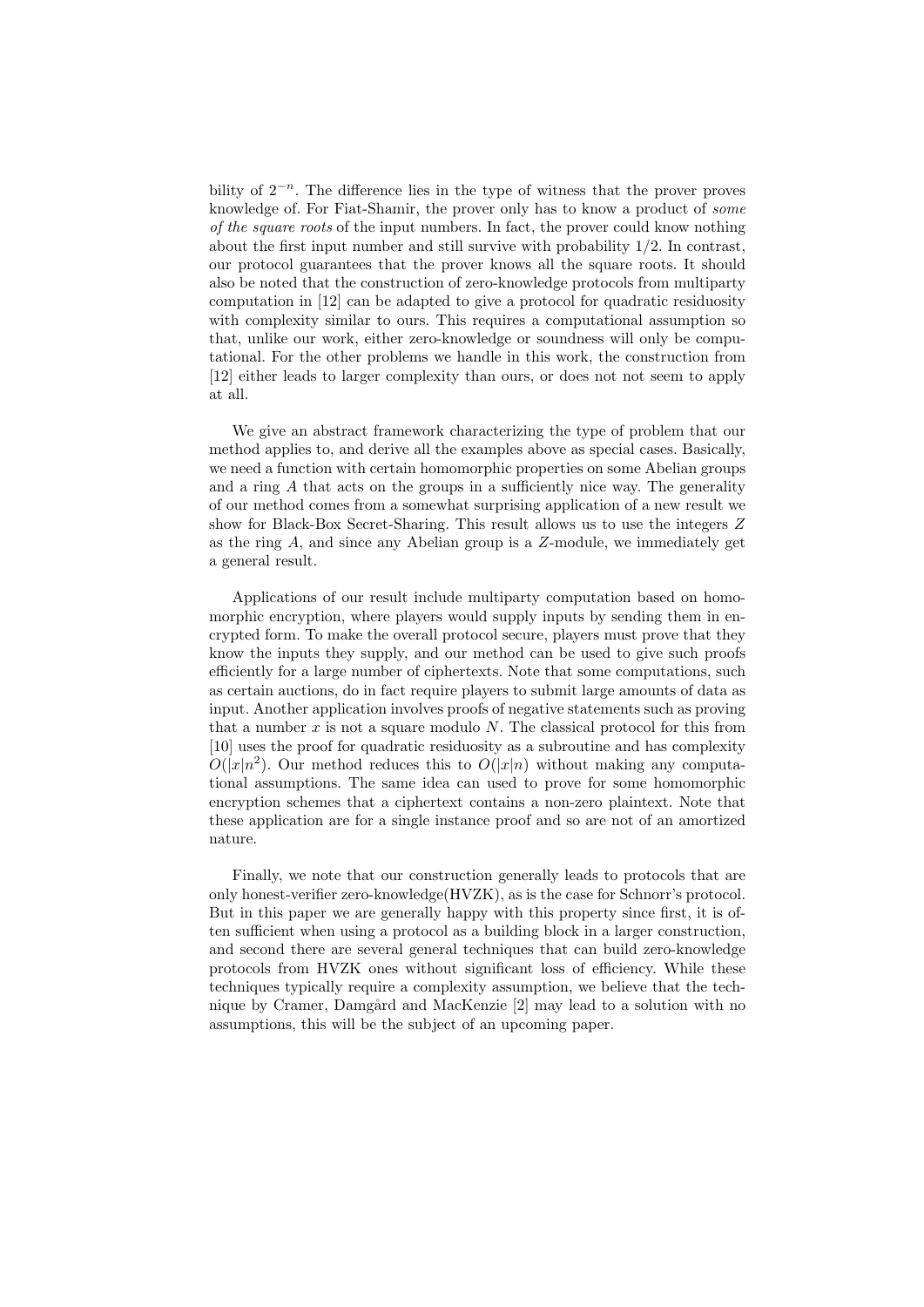## 2 The Basic Idea

The first zero-knowledge proof ever presented was the well known protocol to prove quadratic residuosity. We show here a variant related to Goldwasser-Micali probabilistic cryptosystem, which we will use as a running example in the following. In this cryptosystem, the public key is an RSA modulus  $N$ , and we assume for simplicity that it is chosen such that  $-1$  is not a square modulo N. To encrypt a bit w with randomness s, we compute  $E_N(w, s) = (-1)^w s^2 \mod N$ . The encryption function is homomorphic, that is, it has two properties: first  $E_N(w, s)E_N(w', s') \mod N = E_N(w \oplus w', ss' \mod N)$ , and moreover, we can multiply a known plaintext b "into a ciphertext", i.e., we have  $E_N(w, s)^b =$  $E_N(wb, s^b)$ .

Now consider a scenario where the common input to prover  $P$  and verifier V is a pair of numbers N and ciphertext x. Now P claims to know a bit w and  $s \in Z_N^*$  such that  $x = E_N(w, s)$ . The protocol goes as follows:

- 1. P chooses  $r \in \{0,1\}$ ,  $u \in Z_N^*$  at random and sends  $a = E_N(r, u)$  to V.
- 2.  $V$  chooses a bit  $b$  at random and sends it to  $P$ .
- 3. P sends  $z = r \oplus bw, v = us^b \mod N$  to V, who accepts if and only if  $E_n(z, v) = ax^b \mod N$ , and  $u, v$  are in  $Z_N^*$ .

It is well known that this protocol is perfect zero-knowledge and has error probability 1/2. The reader can easily verify that completeness, soundness and zeroknowledge of the protocol can be based only on the above homomorphic properties of  $E_N$ . While error probability of  $1/2$  is not sufficient in practice, repeating the protocol *n* times reduces the error probability to  $2^{-n}$ . However, the size of the entire proof will be roughly  $n$  times the size of the problem instance.

In this paper we will be concerned with doing it more efficiently if we are to give a proof for n instances of a problem simultaneously. So say we are given a vector  $\mathbf{x} = (x_1, ..., x_n)$  of ciphertexts. If we expand the encryption function in a natural way to vectors by applying it to every entry, we can say that the prover's claim now is that he knows vectors **w**, **s** such that  $E_N(\mathbf{w}, \mathbf{s}) = \mathbf{x}$ .

Now, the key idea is to consider w, not just as a bit string, but as an element in the extension field  $GF(2^n)$ . Since addition in  $GF(2^n)$  is coordinate-wise xor, the (expanded) encryption function is still homomorphic. We have

$$
E_N(\mathbf{w}, \mathbf{s}) E_N(\mathbf{w}', \mathbf{s}') = E_N(\mathbf{w} + \mathbf{w}', \mathbf{s}\mathbf{s}'),
$$

where  $w+w'$  is addition in  $GF(2^n)$  and s's is multiplication in the direct product  $(Z_N^*)^n$ . We are also able to multiply an element  $e \in GF(2^n)$  "into a ciphertext". We can do this by noticing that if we consider  $GF(2^n)$  as a vector space over  $GF(2)$ , multiplication by e is a linear mapping. Taking E to be the matrix of this mapping, multiplying  $E$  on an *n*-bit vector implements multiplication by  $e$ . Using this, we can define  $\mathbf{x}^e \in (\mathbb{Z}_N^*)^n$ , where  $\mathbf{x} \in (\mathbf{Z}_N^*)^n$ , namely the *i*'th entry in  $\mathbf{x}^e$  is

$$
(\mathbf{x}^e)_i = \prod_{j=1}^n x_j^{E(i,j)} \bmod N,
$$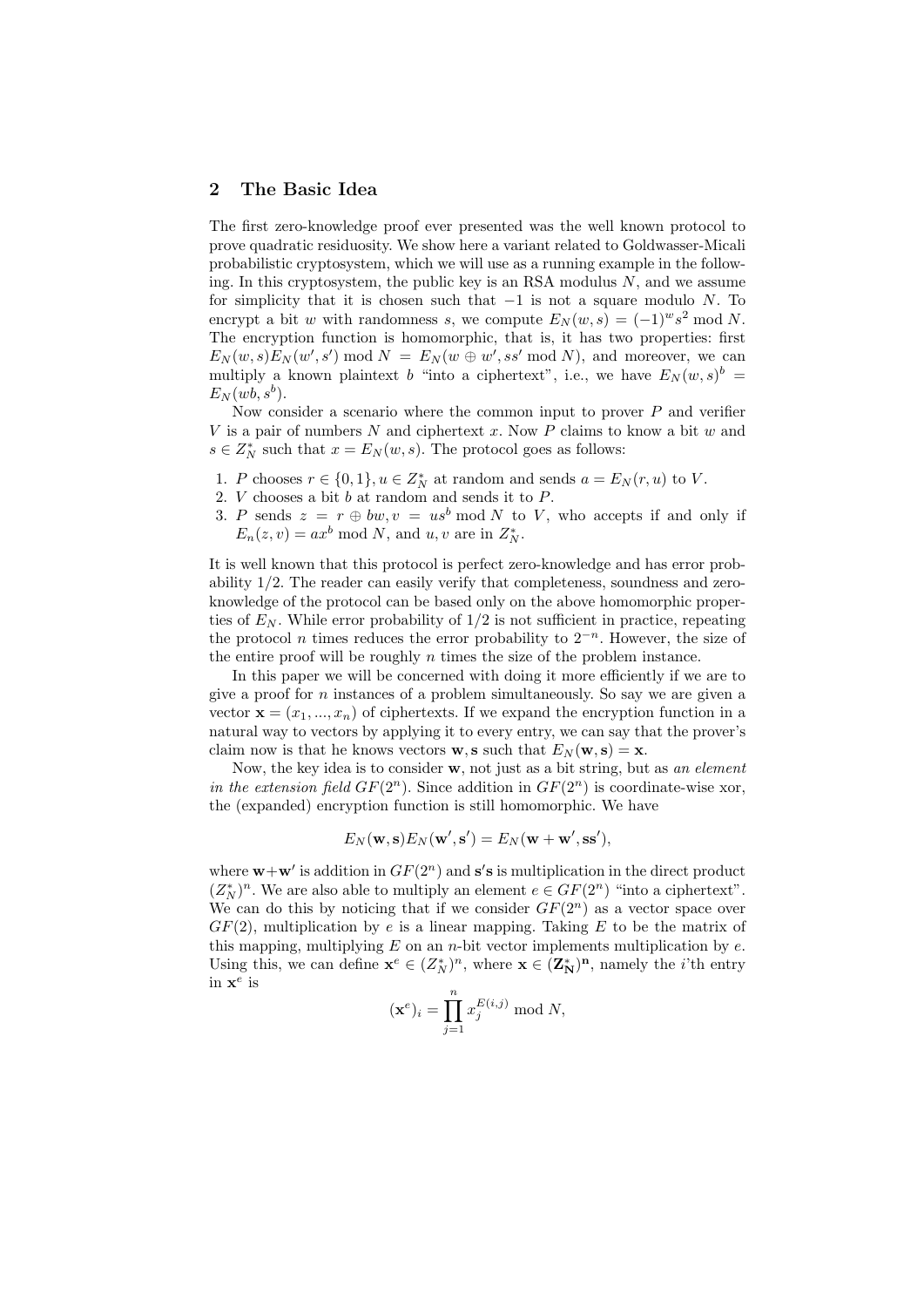where  $E(i, j)$  is interpreted as a  $0/1$  integer. The reader can easily verify that this gives us:

$$
E_N(\mathbf{w}, \mathbf{s})^e = E_N(e\mathbf{w}, \mathbf{s}^e).
$$

The upshot of this is that since  $E<sub>N</sub>$  satisfies the same homomorphic properties as before, when seen as a function for encrypting elements in  $GF(2<sup>n</sup>)$ , we can do a proof of knowledge for plaintexts in  $GF(2^n)$  by mimicking the protocol above:

- 1. P chooses  $\mathbf{r} \in \{0,1\}^n$ ,  $\mathbf{u} \in (Z_N^*)^n$  at random and sends  $\mathbf{a} = E_N(\mathbf{r}, \mathbf{u})$  to V.
- 2. *V* chooses  $e \in GF(2^n)$  at random and sends it to *P*.
- 3. P sends  $\mathbf{z} = \mathbf{r} + e\mathbf{w}$ ,  $\mathbf{v} = \mathbf{u}\mathbf{w}^e$  to V, who accepts if and only if  $E_n(\mathbf{z}, \mathbf{v}) = \mathbf{a}\mathbf{x}^e$ , and all entries in  $\mathbf{u}, \mathbf{v}$  are in  $Z_N^*$ .

Note that V now chooses between  $2^n$  challenges. In fact one can show that if the prover could answer correctly two different challenges  $e, e',$  then from the answers we could efficiently compute valid  $\mathbf{w}, \mathbf{s}$ . The key reason why this is possible is that  $e - e'$  is invertible because  $GF(2^n)$  is a field (a detailed proof follows as a special case of the general framework we present below).

Hence this protocol has error probability  $2^{-n}$ . Note, however, that we only send a constant number of "compound" ciphertexts to do the protocol. Hence, compared to iterating the basic protocol  $n$  times for all  $n$  instances which would be the naive solution, we have saved a factor  $n$  in the size of the proof.

## 3 A Framework

In this section we show that the idea we just outlined is not tied to encryption functions over finite fields. All we really need is a function with certain homomorphic properties on Abelian groups, and a ring that acts in "nice" way on the involved groups. To help understand the framework, we use as running example the protocol from the previous section, and show how it is a special case.

### 3.1 Set-up and Assumptions

Consider a function  $f: R \times S \to X$ , where  $R, S, X$  are finite Abelian groups. To make the framework fit with the example instantiations to follow, we will write R additively and S, X multiplicatively.

In what follows, we will always assume that we can sample efficiently from all groups that occur, and compute the group operation and inverses efficiently. We also assume that elements can be communicated in some representation such that membership in the relevant group can be checked efficiently. We assume  $f$ is "almost" homomorphic, namely it satisfies the following:

$$
f(r,s) \cdot f(r',s') = f(r+r,ss'\delta(r,r')) \text{ and } f(0,s)^{-1} = f(0,s^{-1})
$$
 (1)

for all  $r, r' \in R$ ,  $s, s' \in S$  and where  $\delta(r, r') \in S$  can be efficiently computed from  $r, r'.$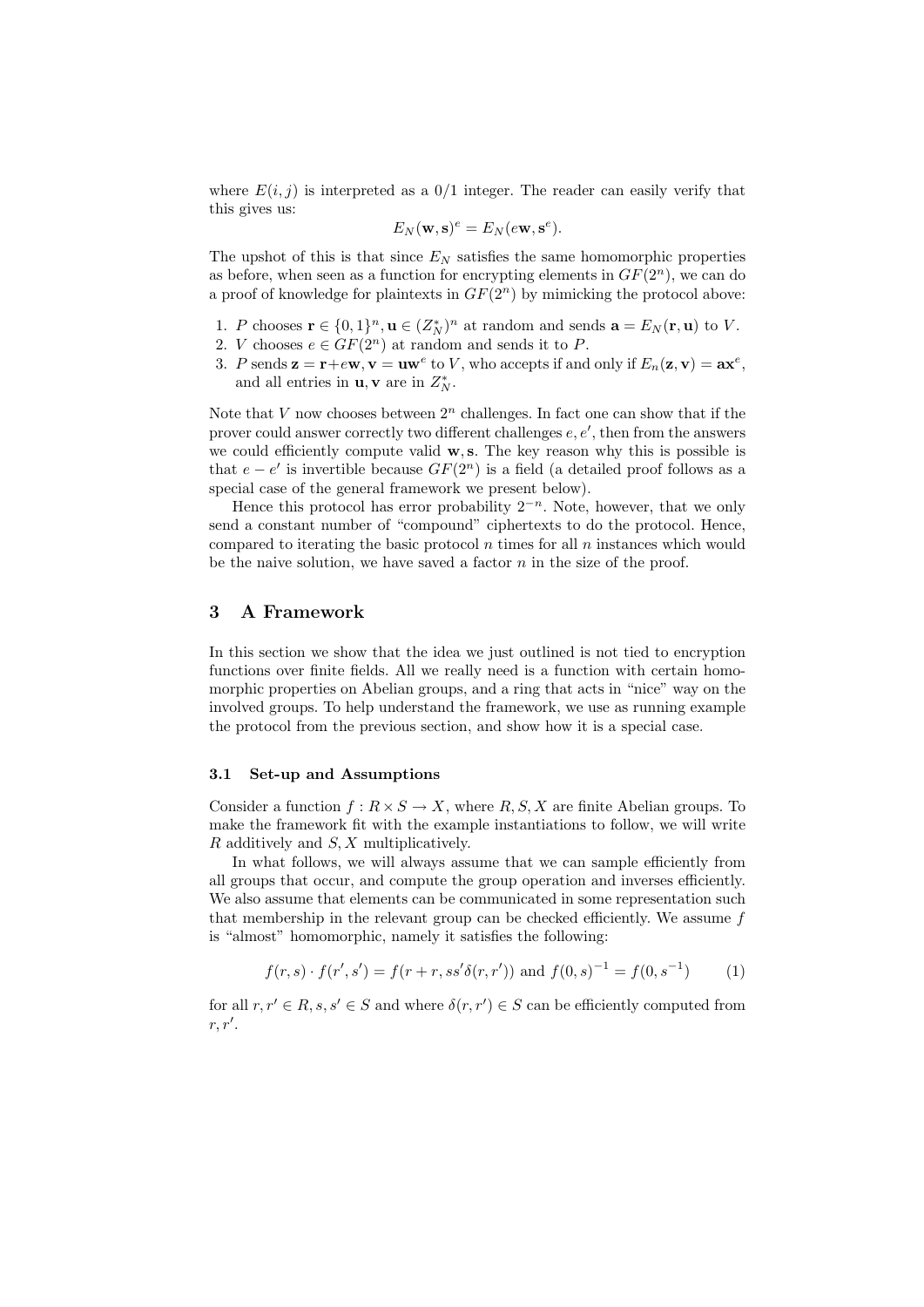To connect the framework to the previous example, one may think of  $R =$  $Z_2, S = X = Z_N^*$  and  $f(r, s) = (-1)^r s^2 \mod N$ , where N is such that  $-1$  is a non-square modulo N. Here, of course, we would have  $\delta(r, r') = 1$ .

We now assume a commutative ring  $A$  with 1 such that  $R$  is an  $A$ - module (this will be the case if  $A = Z$ , for instance). We assume that A acts on elements in X, i.e., given  $a \in A$ ,  $x \in X$  one can efficiently compute a new element  $x^a \in X$ . In the running example, we will set  $A = GF(2)$ , so an element  $a \in A$  is 0 or 1. We then think of these as the *integers* 0 or 1, in which case  $x^a \in Z_N^*$  is well defined.

We assume that the action of  $A$  on  $X$  respects the structure of  $A, X$  to some extent, more precisely, we assume for all  $x, y \in X$ ,  $a, b \in A$  that

$$
x^{a}y^{a} = (xy)^{a}, \ x^{0} = 1, \ x^{1} = x, \ 1^{a} = 1 \tag{2}
$$

To complete this picture, we also need an assumption on expressions of form  $x^a x^b, (x^a)^b$ :

$$
x^{a}x^{b} = x^{a+b}f(0, \Delta), (x^{a})^{b} = x^{ab}f(0, \Gamma)
$$
\n(3)

for all  $x \in X, a, b \in A$ , and where  $\Delta, \Gamma$  can be efficiently computed from  $x, a, b$ .

For our running example, (2) is trivially satisfied. For (3), one has to remember that the addition in the exponent is in  $GF(2)$  and so is actually an xor. Therefore, the first conditions is satisfied if we set  $\Delta = x$  when  $a = b = 1$  and  $\Delta = 1$  otherwise. The second condition is satisfied by setting  $\Gamma = 1$  always.

We also make an assumption on the way  $a \in A$  acts on elements in  $Im(f) \subset$  $X:$ 

$$
f(r,s)^a = f(a \cdot r, a(s))\tag{4}
$$

for all  $a \in A, r \in R, s \in S$ . We make no specific assumptions on  $a(s) \in S$ , other than it can be computed efficiently from  $a, s$ . In our example, (4) is satisfied if we just set  $a(s) = s^a \mod N$  where, as above, we think of a as an integer in the natural way.

In the following, we will consider the direct products  $A^n, R^n, S^n, X^n$  for a natural number  $n$ . Our final assumption is that there exist a special subset  $\Omega_n \subset A^n$  and an efficiently computable mapping  $\omega$  which for every  $e \in \Omega_n$  we outputs a matrix  $\omega(e)$  with m rows and n columns and entries in A, where m is some function of n and furthermore for every pair  $e, e' \in \Omega_n$  where  $e \neq e'$ , the matrix  $\omega(e) - \omega(e')$  is invertible, i.e., there exists an n by m matrix N such that  $N(\omega(e) - \omega(e')) = I_n$ . Values  $e \in \Omega_n$  will be used a challenges in our protocols to follow, and since the error probability will be  $1/|\Omega_n|$ , we will be looking for constructions that give us a large  $\Omega_n$ , preferably of size exponentially large in n. In the following, we will usually use E as shorthand for  $\omega(e)$ .

**Definition 1.** If f, A and  $\omega$  satisfy all of the above conditions, we say that f is ZK-friendly with respect to A and  $\omega$ .

In our example, we can set  $\Omega_n$  to be all of  $A^n = GF(2)^n$  and  $m = n$ . Then for  $e \in \Omega_n$ , we let  $E = \omega(e)$  be the matrix that implements multiplication by e in the field  $GF(2<sup>n</sup>)$ , as in the previous section.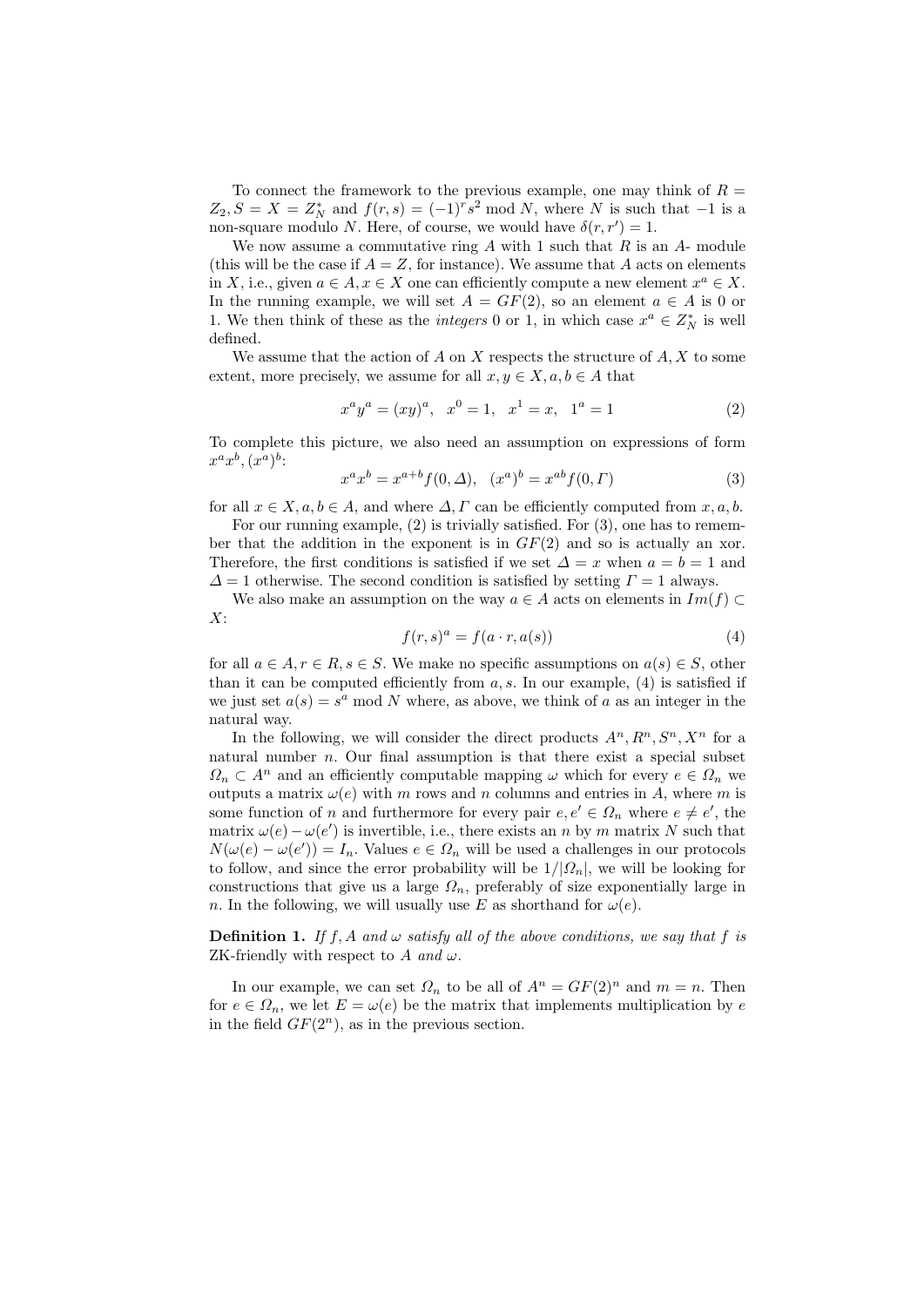#### 3.2 Notation

We will use  $\mathbf{r}, \mathbf{s}$  to denote column vectors of elements in  $R$ , respectively  $S$ , and  $f(\mathbf{r}, \mathbf{s})$  to denote the result of applying f to each coordinate.

$$
\mathbf{r} = \begin{pmatrix} r_1 \\ r_2 \\ \cdots \\ r_n \end{pmatrix} \quad \mathbf{s} = \begin{pmatrix} s_1 \\ s_2 \\ \cdots \\ s_n \end{pmatrix} \quad f(\mathbf{r}, \mathbf{s}) = \begin{pmatrix} f(r_1, s_1) \\ f(r_2, s_2) \\ \cdots \\ f(r_n, s_n) \end{pmatrix}
$$

Let  $x$  be a vector of elements in  $X$ , and  $M$  is a matrix with entries in  $A$  and  $m$ rows and  $n$  columns. Then we define:

$$
\mathbf{x}^{M} = \begin{pmatrix} \prod_{i=1}^{n} x_{i}^{M[1,i]} \\ \prod_{i=1}^{n} x_{i}^{M[2,i]} \\ \cdots \\ \prod_{i=1}^{n} x_{i}^{M[m,i]} \end{pmatrix} \quad M(\mathbf{s}) = \begin{pmatrix} \prod_{i=1}^{n} M[1,i](s_{i}) \\ \prod_{i=1}^{n} M[2,i](s_{i}) \\ \cdots \\ \prod_{i=1}^{n} M[m,i](s_{i}) \end{pmatrix}
$$

It is straightforward to verify that our assumptions on the action of A on X imply that

$$
\mathbf{x}^{B}\mathbf{x}^{C} = \mathbf{x}^{B+C}f(0^{n}, \Delta), \quad (\mathbf{x}^{M})^{N} = \mathbf{x}^{NM}f(0^{n}, \Gamma),
$$

$$
f(\mathbf{r}, \mathbf{s})f(\mathbf{r}', \mathbf{s}') = f(\mathbf{r} + \mathbf{r}', \mathbf{s}\mathbf{s}'\delta(\mathbf{r}, \mathbf{r}')), \quad f(\mathbf{r}, \mathbf{s})^{M} = f(M\mathbf{r}, M(\mathbf{r}, \mathbf{s}))
$$

for matrices  $B, C, M, N$ , where vectors  $\Gamma, \Delta, M(r, s)$  can be efficiently computed from the inputs to the operations, and where the function  $\delta: R^n \times R^n \to S^n$  is derived from the original  $\delta$  in the natural way. Note that  $0<sup>n</sup>$  denotes the column vector with *n* zero-entries.

To compute what  $M(\mathbf{r}, \mathbf{s})$  should be, one starts from the fact that  $(f(\mathbf{r}, \mathbf{s})^M)_j =$  $\prod_{i=1}^n f(\mathbf{r}, \mathbf{s})_i^{M[j,i]}$  and then use (1) and (2). If f is not 1-1, it may be possible to get different values for  $M(r, s)$  depending on the order in which we compute the product. But this is not a problem, in the following we only ned that we can compute some element in  $M(\mathbf{r}, \mathbf{s}) \in S^n$  that makes  $f(\mathbf{r}, \mathbf{s})^M = f(M\mathbf{r}, M(\mathbf{r}, \mathbf{s}))$ be true.

## 3.3 Some Σ-protocols

In this section, we assume throughout that we are given a function  $f$  that is ZK-friendly w.r.t. some  $A, \omega$ , and then show that we can build a number of zero-knowledge protocols, more specifically they will be so-called  $\Sigma$ -protocols. A  $Σ\text{-}protocol$  for a relation  $R = \{(x, w)\}\$ is a 3-move protocol for prover P and verifier V.  $x$  is the common input and  $P$  gets  $w$  as private input. Conversations in the protocol have form  $(a, e, z)$  where e is a random challenge sent by V. The standard properties of a Σ-protocol is that it is perfectly complete, honest verifier zero-knowledge and sound in the particular sense that from x and conversations  $(a, e, z), (a, e', z')$  where  $e \neq e'$ , one can efficiently compute w such that  $(x, w) \in$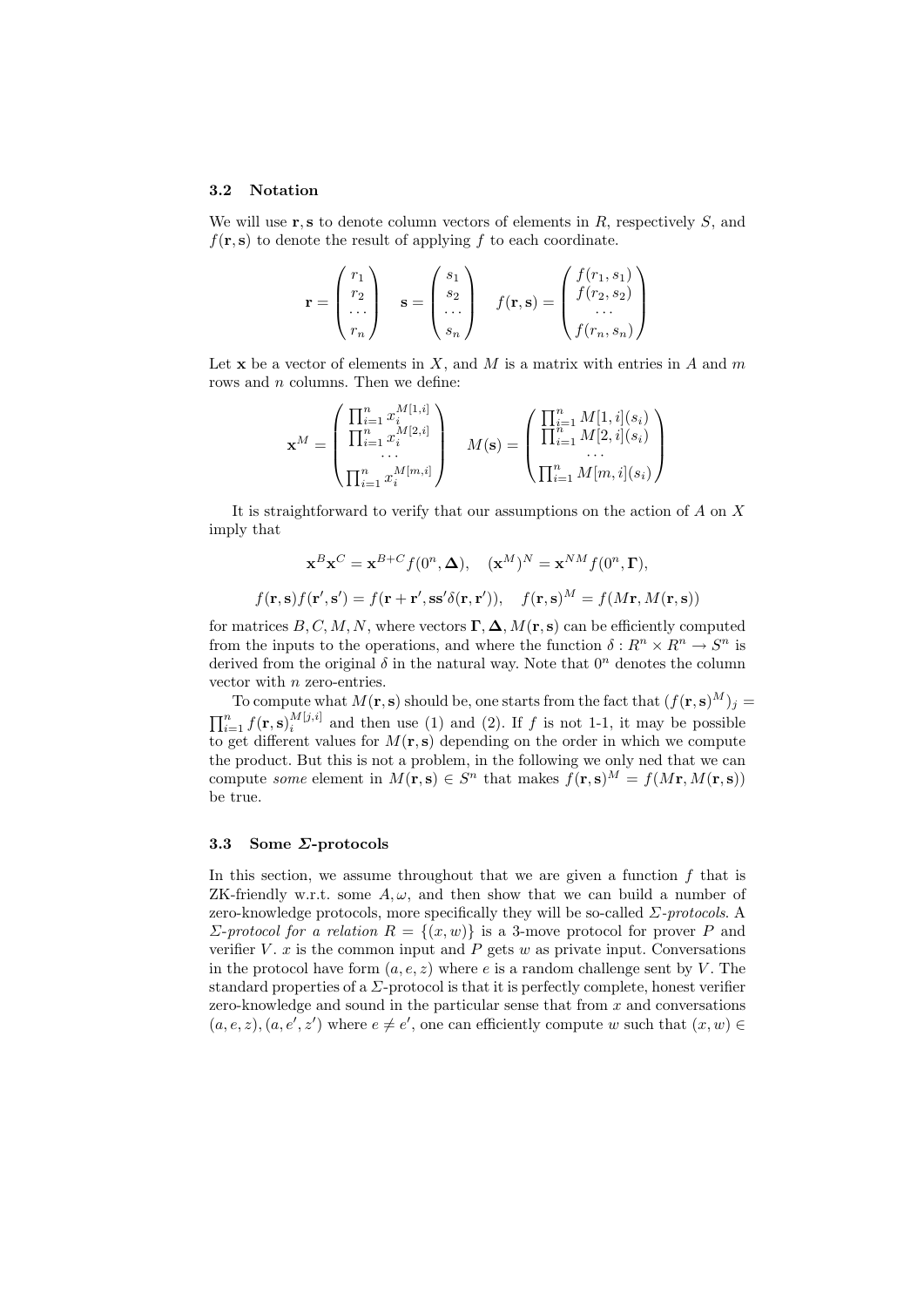R. This implies that the protocol is a proof of knowledge for R according to the standard definition, with knowledge error 1 divided by the number of possible challenges.

The homomorphic property of  $f$  described above already implies that there is a  $\Sigma$ -protocol with error probability  $1/2$  for the relation  $R = \{(x,(w,s))|\ f(w,s) =$ x. Namely P sends  $a = f(r, u)$  for random r, u, and V asks P to send a preimage of either a or xa. This will called *Protocol*  $\theta$  in the following.

We now give a  $\Sigma$ -protocol for a set of n instances, where the public input is  $\mathbf{x} \in X^n$ , and the prover demonstrates knowledge of **w**, **s** such that  $f(\mathbf{w}, \mathbf{s}) = \mathbf{x}$ . In other words, a *Σ*-protocol for the relation  $R_f = \{(\mathbf{x}, (\mathbf{w}, \mathbf{s})) | f(\mathbf{w}, \mathbf{s}) = \mathbf{x}\}\$ The protocol works as follows:

#### Protocol 1

- 1. P chooses vectors **r**, **u** of length m at random and sends  $\mathbf{a} = f(\mathbf{r}, \mathbf{u})$  to V.
- 2. *V* selects a random element  $e \in \Omega_n$  and sends it to P.
- 3. P sends  $\mathbf{z} = E\mathbf{w} + \mathbf{r}$  and  $\mathbf{v} = E(\mathbf{w}, \mathbf{s}) \cdot \mathbf{u} \cdot \delta(E\mathbf{w}, \mathbf{r})$  to V.
- 4. *V* accepts if and only if  $f(\mathbf{z}, \mathbf{v}) = \mathbf{x}^E \cdot \mathbf{a}$ .

In this protocol, as well as in all the following, the verifier should also check that every communicated group element is in the group it should be in. For the example from the introduction, this translates to checking that numbers communicated are relatively prime to the modulus N.

**Lemma 1.** Protocol 1 is a  $\Sigma$ -protocol for  $R_f$ , with error probability  $1/|\Omega_n|$ . The protocol is also an interactive proof that each entry in  $\bf{x}$  is in  $Im(f)$ .

*Proof.* Completeness is trivial by the homomorphic property of  $f$ . For special soundness, we can assume that we have conversations

 $(a, e, z, v), (a, e', z', v'), \text{ such that } f(z, v) = x^E \cdot a, f(z', v') = x^{E'} \cdot a$ 

and we must compute a valid witness for x. Dividing one equation by the other and using our assumptions a few times, we can conclude that

$$
f(\mathbf{z} - \mathbf{z}', \mathbf{v} \cdot {\mathbf{v}'}^{-1}) = \mathbf{x}^{E - E'} \cdot f(0^n, \boldsymbol{\Delta})
$$

for some  $\Delta$  we can compute efficiently. Setting  $A = E - E'$  and moving  $f(0^n, \Delta)$ to the other side, we see that we can efficiently compute  $c, d$  and invertible  $A$ such that

$$
f(\mathbf{c}, \mathbf{d}) = \mathbf{x}^A
$$

We then apply the inverse  $N$  on both sides, and get

$$
f(N \cdot \mathbf{c}, N(\mathbf{c}, \mathbf{d})) = (\mathbf{x}^A)^N = \mathbf{x} \cdot f(0^n, \mathbf{\Gamma})
$$

for an easily computable vector **Γ**. Moving  $f(0^n, \mathbf{\Gamma})$  to the other side, we can easily write **x** as  $f(\mathbf{r}, \mathbf{s})$  for known **r**, **s**, and so we have the required witness. Since we always obtain something in the preimage of  $x$  under  $f$ , soundness as a proof of membership follows as well.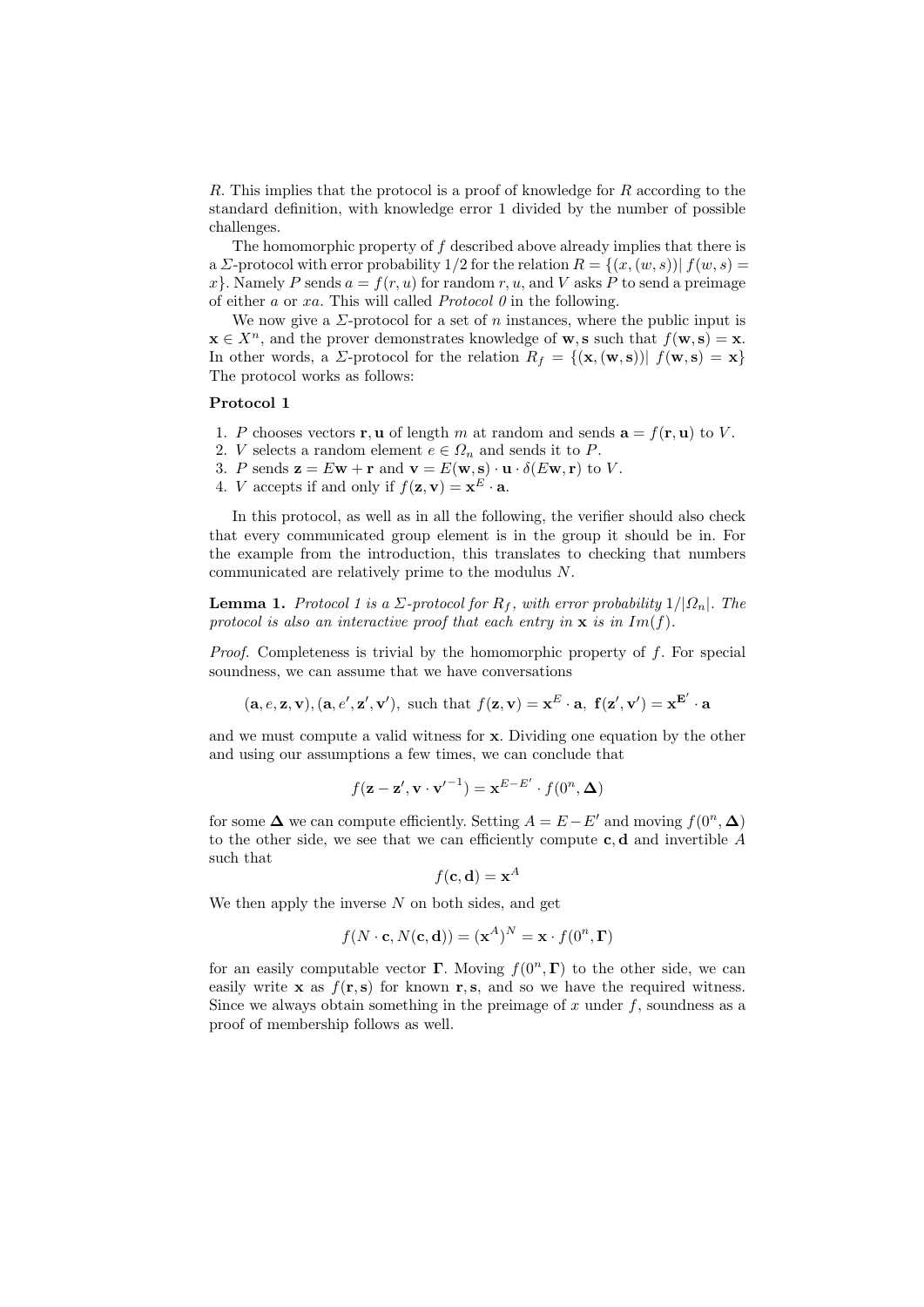Finally, we have to provide an honest verifier simulator. For this, we simply choose  $e, \mathbf{z}, \mathbf{v}$  uniformly in their respective domains and let  $\mathbf{a} = f(\mathbf{x}, \mathbf{v}) \cdot (\mathbf{x}^E)^{-1}$ . This clearly simulates the real conversations perfectly, since  $z$ ,  $v$  are indeed uniform in real conversations, and a is fixed when given z, v.

An straightforward specialization of Protocol 1 can be used to show that  $\mathbf{x} = f(0^n, \mathbf{s})$ :

### Protocol 1.5

- 1. P chooses vector **u** of length m at random and sends  $\mathbf{a} = f(0^n, \mathbf{u})$  to V.
- 2. V selects a random element  $e \in \Omega_n$  and sends it to P.
- 3. P sends  $\mathbf{v} = E(0^n, \mathbf{s}) \cdot \mathbf{u} \cdot \delta(0^n, 0^n)$  to V.
- 4. *V* accepts if and only if  $f(0^n, \mathbf{v}) = \mathbf{x}^E \cdot \mathbf{a}$ .

**Lemma 2.** Protocol 1.5 is a  $\Sigma$ -protocol for the relation  $\{(\mathbf{x}, \mathbf{s}) | f(0^n, \mathbf{s}) = \mathbf{x}\}\$ .

One immediate generalization of Protocol 1 assumes we have two functions  $f, g$  that both satisfy our assumptions for the same  $A, R, S$ . We can then build a *Σ*-protocol for the relation  $R_{f,g} = \{(\mathbf{x}, \mathbf{x}', (\mathbf{w}, \mathbf{s}, \mathbf{s}')) \mid f(\mathbf{w}, \mathbf{s}) = \mathbf{x}, g(\mathbf{w}, \mathbf{s}') = \mathbf{x}'\},\$ i.e., the demand is that the same w appears in both preimages. The protocol works as follows:

## Protocol 2

- 1. Start two instances of Protocol 1, using as input x respectively x'. The prover sends  $\mathbf{a}, \mathbf{a}'$ , computed using the same value of  $\mathbf{r}$  in both instances.
- 2. The verifier sends one challenge  $e$  that the prover uses in both instances to compute the answer.
- 3. The prover sends  $\mathbf{z}, \mathbf{v}, \mathbf{z}', \mathbf{v}'$ , and the verifier accepts if and only if  $\mathbf{z} = \mathbf{z}'$  and  $f(\mathbf{z}, \mathbf{v}) = \mathbf{x}^E \cdot \mathbf{a}, g(\mathbf{z}', \mathbf{v}') = {\mathbf{x}'}^E \cdot \mathbf{a}'$

By following through the proof for Protocol 1, one trivially obtains

**Lemma 3.** Protocol 2 is a  $\Sigma$ -protocol for  $R_{f,g}$ , with error probability  $1/|\Omega_n|$ . The protocol is also an interactive proof that each entry in  $x$  is in  $Im(f)$  and each entry in  $\mathbf{x}'$  is in  $Im(g)$ .

**Protocols assuming**  $R$  **is a ring.** We now show that our framework can also be used to show multiplicative relations among preimages under  $f$ . To do this, we need to assume that the (additive) group  $R$  is actually a ring, and furthermore that we can define an action of R on X and S such that  $(2)$ ,  $(3)$ , and  $(4)$  are satisfied also if we choose  $a, b \in R$ .

This allows us to define for  $x \in Im(f)$  a function

$$
f_x(r,s) := x^r \cdot f(0,s)
$$

One sees that  $f_x$  is almost a homomorphism in the same sense as  $f$ , our assumptions immediately imply that we have  $f_x(r, s) f_x(r', s') = f_x(r + r', ss' \delta_x(r, r')),$ for some  $\delta_x(r, r')$  that is easy to compute from  $x, r, r'$ .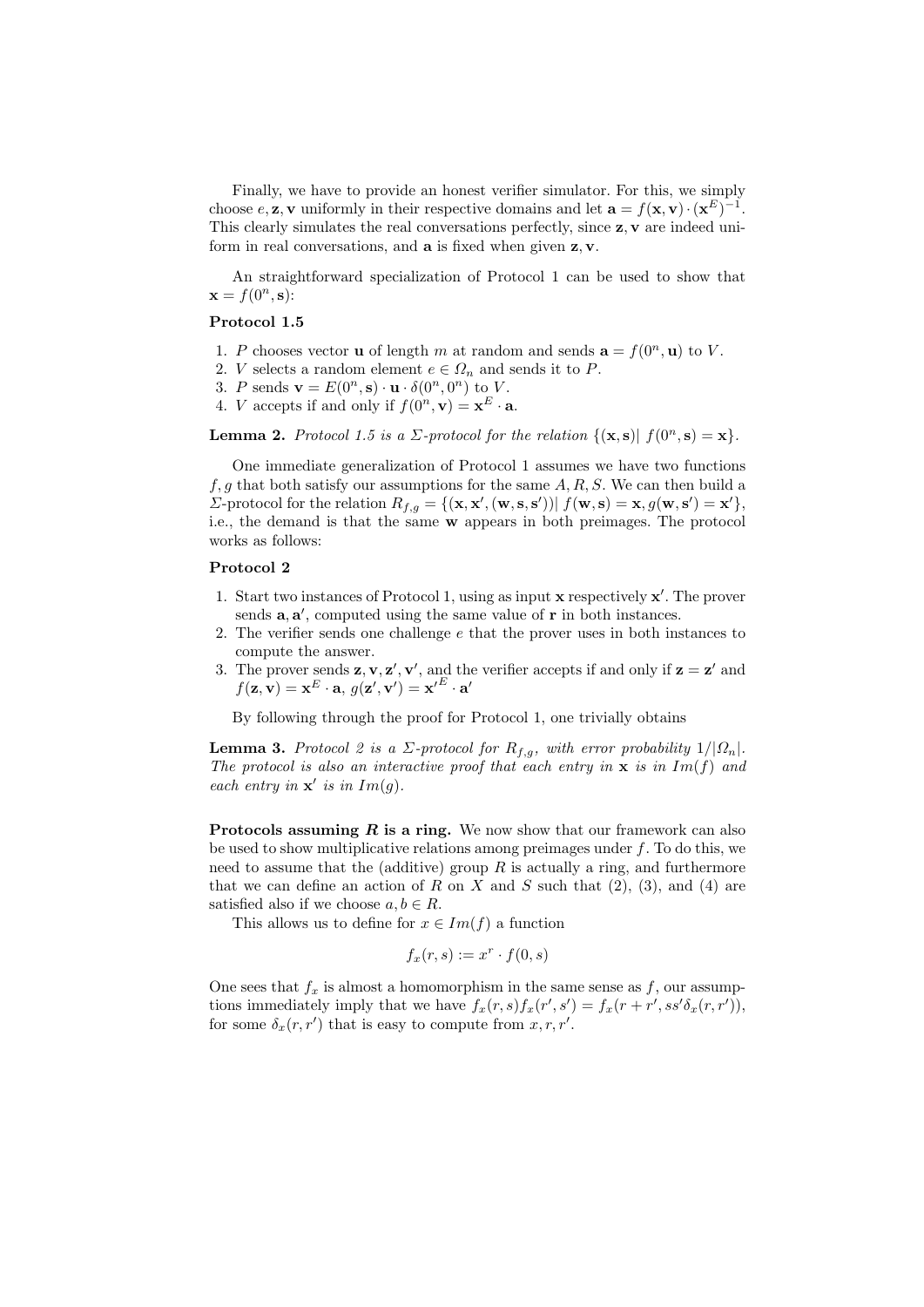Now, suppose we have given  $x, y, z \in X$  where a prover knows  $a, b, c, s_a, s_b, s_c$ such that  $x = f(a, s_a), y = f(b, s_b), z = f(c, s_c)$  and where furthermore  $c = ab$ . Following several previous works, we can express the relation a bit differently so that it becomes something we can prove using essentially just the protocol we have already.

Notice that if we set  $s' = s_c \cdot b(s_a)^{-1} \cdot \delta(ab, 0)^{-1}$ , then we have

$$
f(c, s_c) = f(ab, s_c) = f_x(b, s')
$$

We now consider  $n$  instances of such a case, but for a single  $x$  and we want a  $\Sigma$ -protocol for the relation  $R_{mult}$ , defined as:

 $\{((x, y, z), (a, b, c, s_a, s_b, s_c))\}\ x = f(a, s_a), y = f(b, s_b), z = f(c, s_c), a \cdot b = c\}$ 

Then the protocol and lemma below follow immediately:

#### Protocol 3

- 1. Run Protocol 0 iterated  $log |\Omega_n|$  times on input x (we can afford to do this on a single input, as it will have the same complexity as the next step).
- 2. Exploiting the fact that  $ab = c$ , the prover computes s' as above such that  $\mathbf{z} = f_x(\mathbf{b}, \mathbf{s}')$ .
- 3. Do protocol 2 on input y, z using  $f, f_x$  as the functions  $f, g$ .

**Lemma 4.** Protocol 3 is a  $\Sigma$ -protocol for  $R_{mult}$ .

As a final example, we show that the framework can be used to show a more negative kind of statement. We need to assume that  $r$  is uniquely determined from  $f(r, s)$ , and second that R is a field. Then we can build an interactive proof system for the language  $L = \{x | x = f(r, s), r \neq 0\}.$ 

## Protocol 4

- 1. *V* chooses *n*-vectors  $\mathbf{r} \in R^n$ ,  $\mathbf{s} \in S^n$  at random, and computes  $\mathbf{g} = f_x(\mathbf{r}, \mathbf{s})$ . He sends the  $g$  to  $P$ .
- 2. *V* uses Protocol 1 to show that he knows **r**, **s** such that  $\mathbf{g} = f_x(\mathbf{r}, \mathbf{s})$ .
- 3. If P accepts the proof in the previous step, he computes r and sends it to V, who accepts if and only if  $P$  sent the correct  $r$

Note that P can do the computation i step 3: since if  $x = f(w, s)$  for  $w \neq 0$ , we have  $g_i = x^{r_i} f(0, s_i) = f(wr_i, u_i)$  for some  $u_i$ . By assumption  $w r_i$  is determined from  $f(wr_i, u_i)$  and P can divide out w to get  $r_i$ . In general P may need large computing power to find  $wr_i$ , but in some cases  $P$  can have a trapdoor allowing him do to do it efficiently.

On the other hand if  $w = 0$ , then g contains no information on r. Neither does the proof given by  $V$ , since it is honest verifier zero-knowledge and hence witness indistinguishable. Therefore, the prover can do no better than a random guess, so the error probability is  $|R|^{-n}$ . Finally, the protocol is easily seen to be zero-knowledge by a standard argument: the simulator uses rewinding of V to extract **r** and can then send exactly what the prover would have sent. If  $|R|$  is a small constant such as 2, then Protocol 4 gives a way to improve the complexity over the naive solution where V in step 2 uses Protocol 0 to prove he knows  $\mathbf{r}$ : we only need to send  $O(n)$  group elements, rather than  $n^2$ .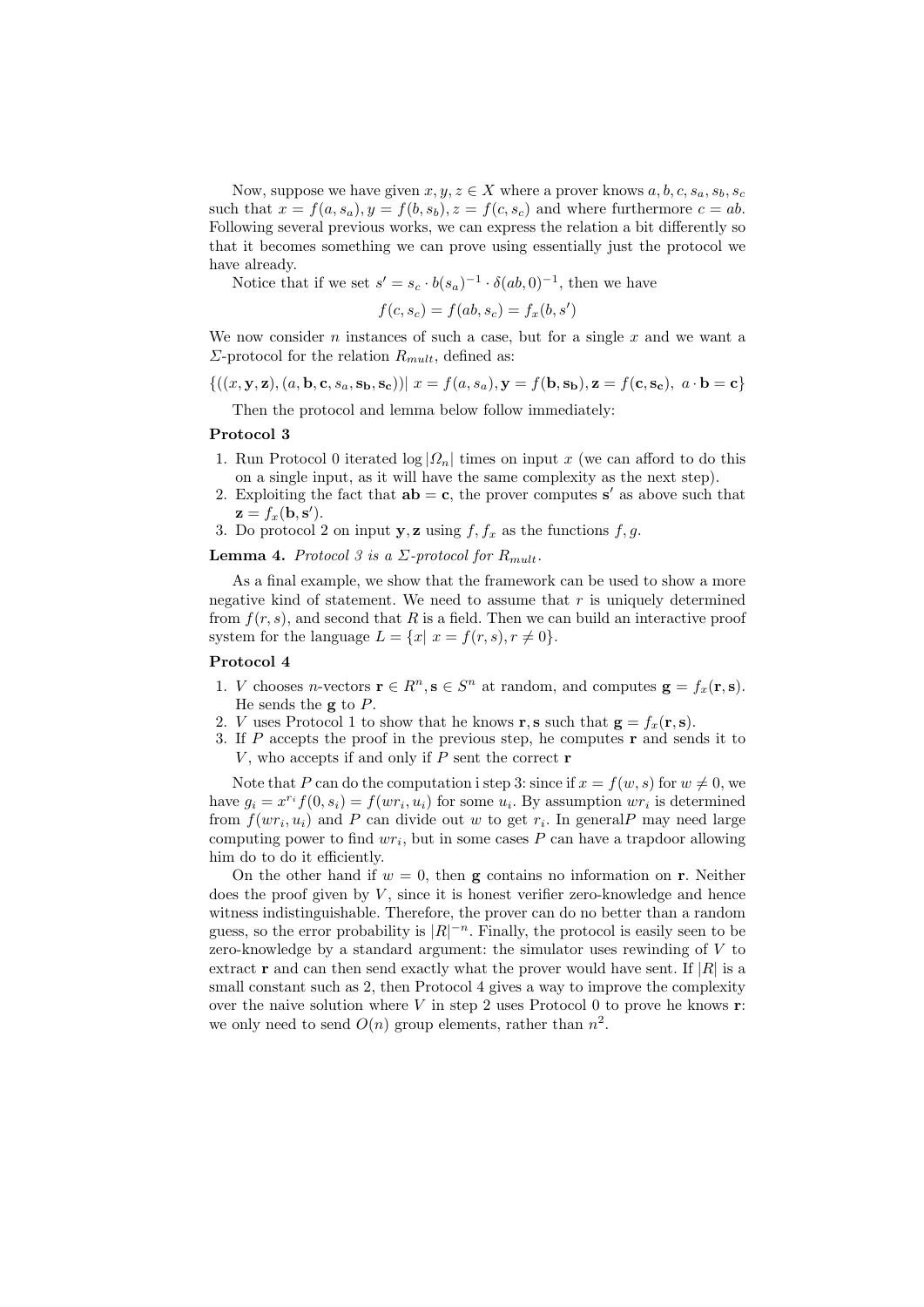#### 3.4 Using black-box secret-sharing in the framework

Suppose we are given any function  $f$  satisfying (1). Note that if we choose  $A = Z$ , most of the conditions conditions are automatically satisfied, because any Abelian group is a Z-module. In more concrete terms, it always makes sense to multiply a group element by an integer if the group is written additively (or raise it to an integral power if it is written multiplicatively). In fact, one can easily verify that (2), (3) and (4) are always true if we set  $A = Z$ , so the only missing condition is the existence of the special subset  $\Omega_n$  in  $\mathbb{Z}^n$  and the mapping  $\omega$ .

A construction of such a set follows from the black-box secret-sharing scheme we introduce in the full version of this paper [1]. The construction itself, however, is easy to understand without this background: recall that  $\Omega_n$  must be a subset of  $A^n = Z^n$ . We choose  $\Omega_n$  to be the set of vectors with entries that are 0 or 1, thus  $\Omega_n$  has size  $2^n$ . We then need to build, from  $e \in \Omega_n$ , a matrix  $\omega(e)$  with *n* columns and *m* rows, where we choose  $m = 2n - 1$ , and where  $e \neq e'$  implies that  $\omega(e) - \omega(e')$  is invertible. We do this as follows: thinking of e as a column vector, the j'th column of  $\omega(e)$  starts with j − 1 zeros, followed by e, followed by  $n - j$  zeros.

It is straightforward to show that for any two different  $e, e'$ , indeed  $\omega(e)$  –  $\omega(e')$  has an inverse N such that  $N(\omega(e) - \omega(e'))$  is the identity matrix. One just observes that the matrix  $\omega(e) - \omega(e')$  must always be upper triangular with only 1's or −1's on the diagonal. Therefore we have:

**Theorem 1.** Any f satisfying (1) is ZK-friendly with respect to Z and  $\omega$  constructed as above. In particular, the  $\Sigma$ -protocols 1, 1.5, 2, 3 and 4 will have error probability  $2^{-n}$  and communication complexity linear in n.

To understand where this construction comes from and why it is connected to secret sharing, it is instructive to have a look at the classical protocol for discrete logarithms, where the prover knows w such that  $h = g^w$  in some finite group. The prover sends  $a = g^r$ , the verifier chooses challenge  $e = 0$  or 1, and the prover returns  $z = r + ew$  mod t where t is the order of g. The verifier checks that  $g^z = a \cdot h^e$ .

One can interpret this protocol as being based on a very simple 2 out of 2 secret sharing scheme, where the secret is  $w, r$  is the randomness used for the sharing, and the shares are r and  $r + w$ . In this language, the protocol is that the prover commits to the randomness for the secret sharing by sending  $a = g<sup>r</sup>$ , and must then reveal the share of the verifiers choice. The verifier's check ensures that the correct share is indeed revealed. On one hand, since 2 shares are enough to reconstruct, we can extract the secret from any prover who can answer 2 different challenges. On the other hand, since one share reveals no information on the secret, we can simulate the protocol without knowing the secret.

If the group order  $t$  is public and is a prime, we can instead use the obvious linear 2 out of t secret sharing scheme where there are t shares and the  $e<sup>i</sup>$ th share is  $r + ew \mod t$ . If we again build a protocol by asking the prover to commit to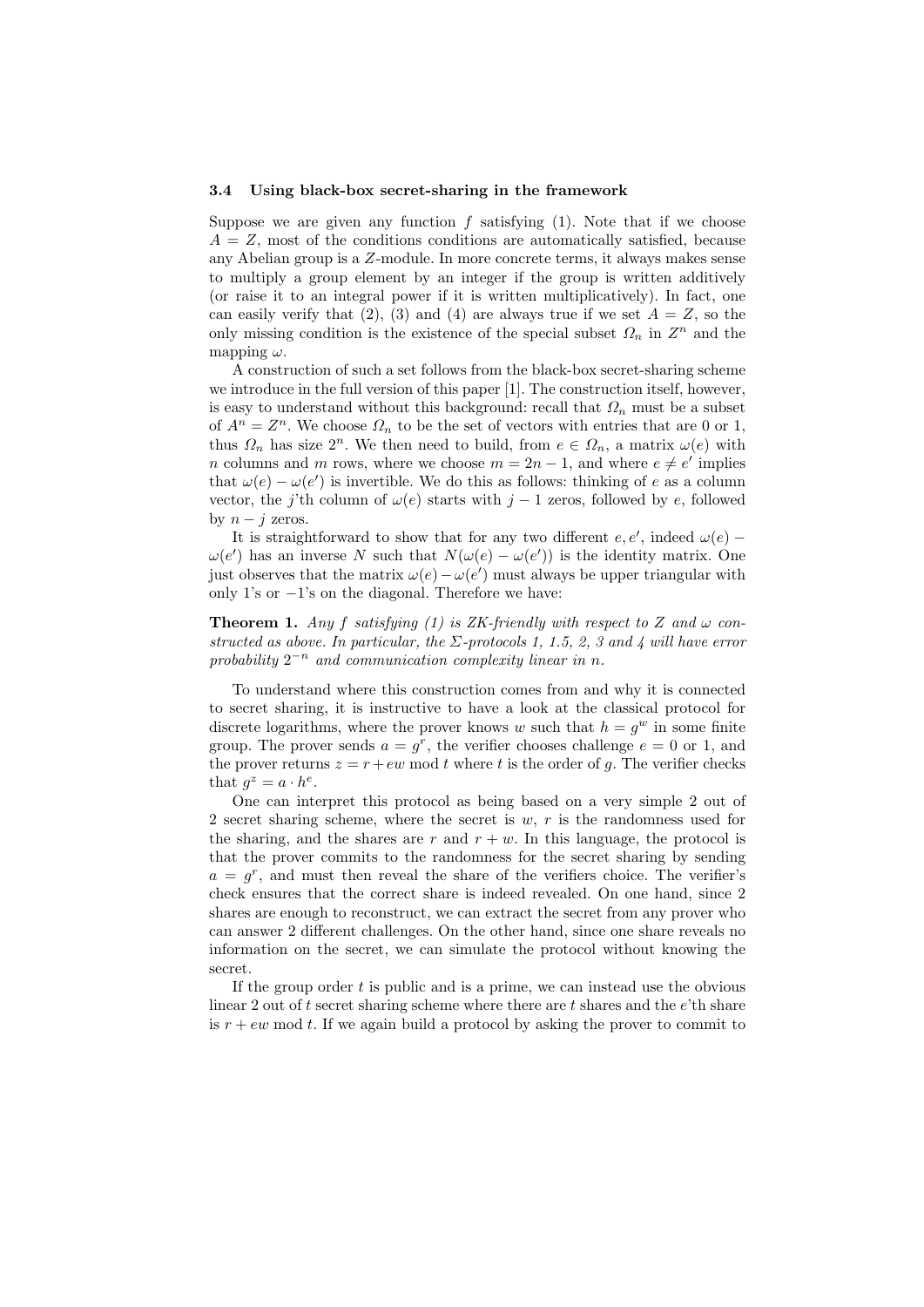the randomness by sending  $g<sup>r</sup>$  and then reveal the share of the verifier's choice, we get exactly Schnorr's protocol. From this point of view, the efficiency of this protocol can be explained from the fact that it is based on a 2 out of t secret sharing scheme for a very large  $t$ .

Our protocols from the previous section can be interpreted in a similar way, and we if combine this with the idea of using  $A = Z$ , we can rephrase our goal as follows: our protocols work with secrets that are vectors of elements in some Abelian group. What we want is to construct a 2 out of  $T$  secret sharing scheme (where  $T$  can hopefully be chosen very large) which works by acting on the secret vector by integer matrices, and where shares are vectors that are hopefully not much longer than the secret vector. Moreover the scheme should work for any Abelian group. What we are asking for is in fact a novel black-box secret sharing scheme, a concept which is explained in the full version of this paper, where we also develop the secret-sharing scheme that underlies the above theorem.

## 4 Examples

## 4.1 Quadratic Residuosity

Let  $N$  be a composite number, and let  $y$  be a non-square mod  $N$ . Then we can set  $R = GF(2), S = X = Z_N^*, f(r, s) = y^r s^2 \text{ mod } N, A = GF(2).$ 

Now, we can let vectors in  $A^n = GF(2)^n$  correspond in the standard way to elements in the extension field  $GF(2^n)$ . Multiplication by an element  $e \in GF(2^n)$ is a linear mapping, so we set  $m = n$  and let E be the matrix of this mapping. Finally we can set  $\Omega_n$  to be all of  $GF(2)^n$  since any non-zero element in  $GF(2^n)$ is invertible. It is straightforward to check that this satisfies all our assumptions in the framework. Protocol 1 above now becomes a proof that the prover knows how to decrypt *n* ciphertexts in the Goldwasser-Micali cryptosystem.

The computational cost of the protocols are clearly dominated by the cost of computing the action of  $E$  on the vector  $x$ . Doing this is equivalent to computing n products of various subsets of n given elements in  $Z_n^*$ . Using a straightforward variant of the so called 4 Russians algorithm, this can be done using  $O(n^2/\log n)$ multiplications modulo  $N$ . We therefore have:

Corollary 1. Protocol 1 instantiated for the quadratic residuosity case is a proof that the prover knows how to decrypt n ciphertexts in the Goldwasser-Micali cryptosystem. It has communication complexity  $2n$  elements in  $Z_N^*$  plus  $2n$  bits, error probability  $2^{-n}$ , and the computational complexity is  $O(n^2/\log n)$  multiplications modulo N.

Note that if we wanted to obtain the same error probability using simple repetition of the standard cut-and-choose protocol, the cost for all  $n$  instances would be  $2n^2$  group elements plus  $2n$  bits and the computational cost  $O(n^2)$ multiplications modulo N. Protocol 1.5 instantiated for this case is easily seen to be a proof that  $n$  input numbers are all squares modulo  $N$ . It may seem that to use this protocol we need that a non-square  $y$  is given, to define the function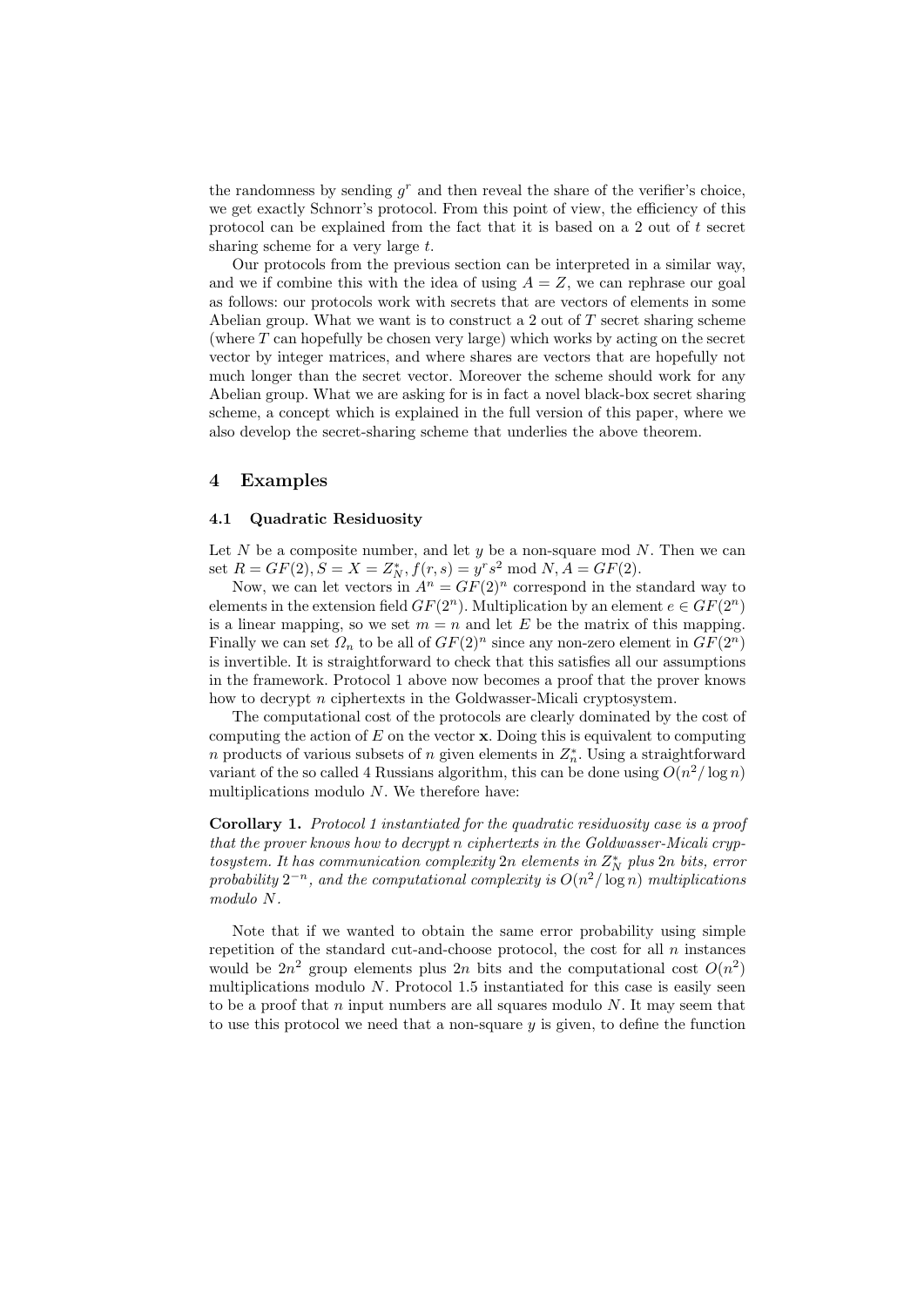f, but this is not the case, since we only need to evaluate f on inputs where the first component is 0, and we always have  $f(0, s) = s^2 \text{ mod } N$  no matter which y we would use.

Protocol 4 instantiated for this case is a proof that a given number is a nonsquare modulo N and this improves the complexity of the classical protocol for this problem from  $[10]$  by a factor of *n*. Again, one can verify that we do not need a non-square y given a priori.

Finally, Protocol 3 in this case becomes a protocol proving that encrypted bit a and encrypted bitstrings **b**, c satisfy  $a \wedge b = c$ , where  $a \wedge b$  is the string obtained by taking the and of  $a$  and each bit in  $\mathbf b$ .

#### 4.2 Discrete log in a group of unknown order

Let N be an arbitrary natural number and  $g \in Z_N^*$ . Then we will set  $R = Z$ , S to be the trivial group with one element, and  $X = Z_N^*$ . We then let  $f(r, 1) =$  $g<sup>r</sup>$  mod N. We also set  $A = Z$ . This does not quite satisfy our framework, since R is not finite, but we will fix this shortly.

The construction behind Theorem 1 implies that we can satisfy the conditions in our framework by construct the set  $\Omega_n$  as the subset of  $Z^n$  consisting of binary strings.

In this case, protocol 1 has to be tweaked slightly: instead of choosing r uniformly in  $R<sup>n</sup>$ , which does not make sense when R is infinite, we choose the entries as uniform  $\log n + 2k$ -bit numbers. This choice ensures both that  $f(\mathbf{r})$ will be statistically close to uniform in  $Im(f)^m$ , and that the entries in **z** will be statistically close to uniform  $\log n + 2k$ -bit numbers. This follows from the fact that the entries in  $E \cdot \mathbf{w}$  will be at most  $\log n + k$ -bit numbers.

The protocol now becomes an interactive proof that the input numbers  $x_1, \ldots, x_n$  are all in the group generated by g, and it is a proof that the prover knows the discrete logarithms. The protocol will be honest verifier statistical zero-knowledge.

**Corollary 2.** Protocol 1 instantiated for the discrete log in  $Z_n$  case is an interactive proof that the input numbers  $x_1, \ldots, x_n$  are all in the group generated by g, and it is a proof that the prover knows the discrete logarithms. Let k be the bit length of N. Then the communication complexity is  $O(kn)$  bits, the error probability  $2^{-n}$ , and the computational complexity is  $O(nk + n^2)$  multiplications modulo N.

If we wanted to obtain error probability  $2^{-n}$  using simple repetition of the standard cut-and-choose protocol, the cost for  $n$  instances would be communication  $O(n^2k)$  bits and also  $O(n^2k)$  multiplications modulo N. So we see that if we choose, e.g.,  $n = k$ , our solution saves a factor k in both the communication and computational complexity.

### 4.3 Homomorphic Encryption

We already mentioned earlier how our technique can be used for the Goldwasser-Micali probabilistic public-key scheme. This generalizes in a very natural way to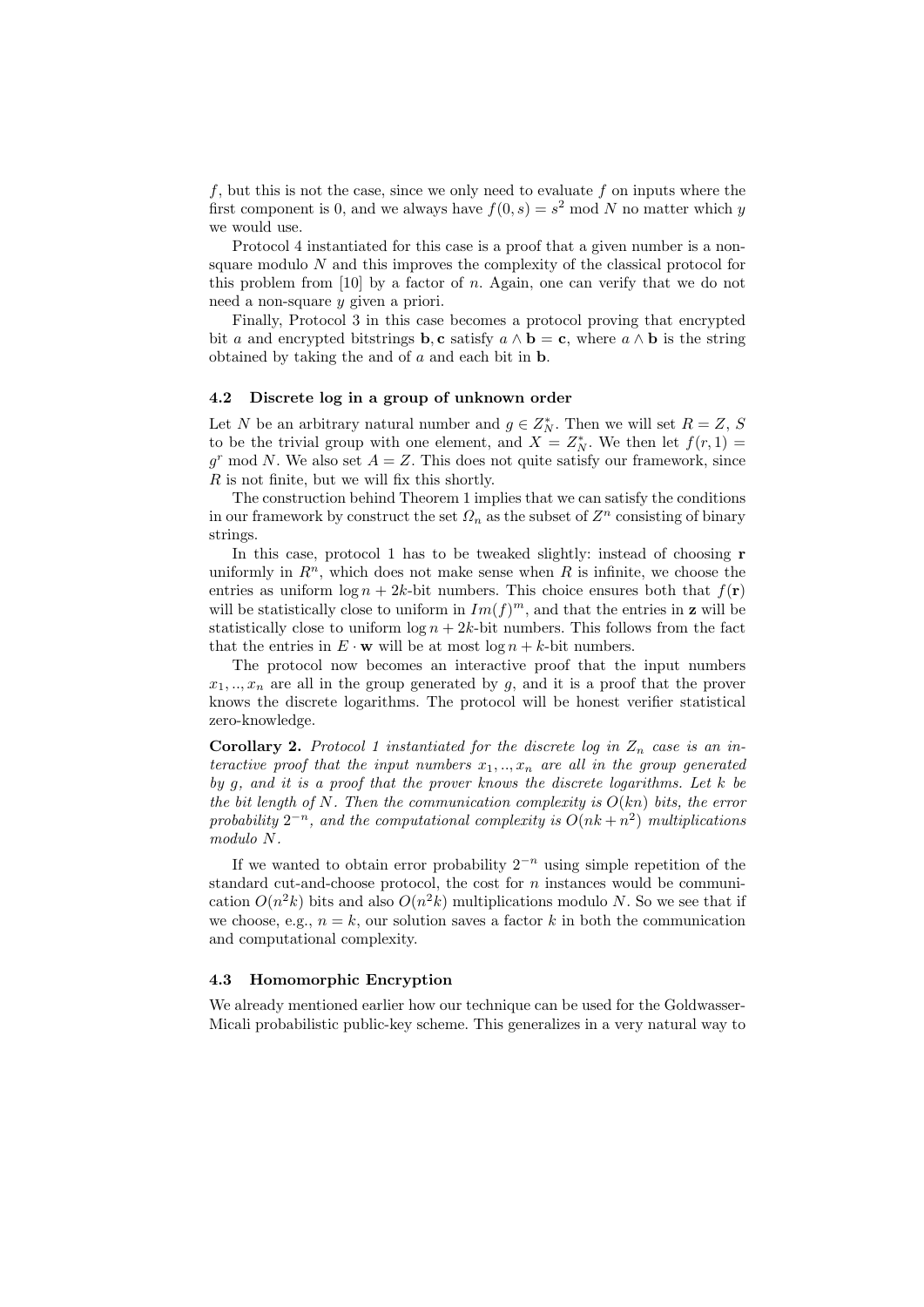encryptions schemes based on higher degree residuosity, say degree  $q$  for  $q$  a prime larger than 2, provided q divides  $\phi(N)$ . The plaintext-space for the encryption would be  $R = Z_q$  and one would then define the encryption of plaintext r as  $f(r, s) = y^r s^q \mod N$  where y is not a q-power modulo N. The basic Protocol 0 with  $A = Z_q$  and  $\Omega_n = Z_q^n$  gives a proof of knowlegde of the plaintext for a given ciphertext with error probability  $1/q$ . Using Protocol 1, this can be amplified to a proof for *n* plaintexts with error probability  $q^{-n}$ , at cost *n* times the cost of Protocol 0.

In [11], a different type of encryption function is proposed, also based on a composite modulus N and two elements  $g, h \in Z_N^*$ . The encryption function is  $f(m, s) = g^m h^s \mod N$ . Here m is the message chosen in  $Z_M$  for a public M and s is chosen at random in some interval  $[0..T]$ . We do not need to go into the details of the scheme and its security here, it is enough to say that the order of h has to be secret and one needs to assume for security that a random element in the group generated by  $h$  cannot be efficiently distinguished from a random element in  $Z_N^*$ .

Standard methods for proving in zero-knowledge that you know  $m, s$  for a given ciphertext have error probability  $1/2$ , namely one does the obvious  $\Sigma$ protocol with a binary challenge. One cannot do better using Schnorr-like techniques because one would need to know the order of  $h$  to do the knowledge extraction required for soundness. However, the scheme fits in our framework, by setting  $R = Z_M$ ,  $S = Z$ ,  $X = Z_N^*$  and  $A = Z$ . Now, using Theorem 1, Protocol 1 shows that we can prove knowledge of  $n$  plaintexts with error probability  $2^{-n}$  at cost about 2n times the standard protocol for a single instance.

Finally, we note that if g has order  $M$ ,  $R$  can act on  $S$  and  $X$  as required for Protocols 3 and 4. Protocol 3 can be used to show multiplicative relations among plaintexts, and in case the plaintext space is a field (i.e., if  $M$  is a prime). Protocol 4 can be used to show that a ciphertext contains a non-zero plaintext..

## References

- 1. Cramer and Damgård: On the Amortized Complexity of Zero-Knowledge Protocols, Full version of this paper, in preparation.
- 2. Cramer, Damgård and MacKenzie: Efficient Zero-Knowledge Proofs of Knowledge Without Intractability Assumptions. Proceedings of Public Key Cryptography 2000, pp. 354-373, Springer Verlag LNCS.
- 3. Cramer, Fehr: Optimal Blackbox Secret Sharing over Arbitrary Abelian Groups. Proceedings of CRYPTO 2002: 272–287, Springer Verlag LNCS.
- 4. Cramer, Fehr, Stam: Primitive Sets over Number Fields and Black-Box Secret Sharing. Proceedings of CRYPTO 2005: 344–360, Springer Verlag LNCS.
- 5. Ivan Damgrd, Yuval Ishai: Scalable Secure Multiparty Computation. Proc. of CRYPTO 2006, pp. 501-520, Springer Verlag LNCS.
- 6. Damgård, Geisler and Krøigaard: Efficient and Secure Comparison for On-Line Auctions, Proceedings of ACISP 2007: 416-430, Springer Verlag LNCS.
- 7. Y. Desmedt, Y. Frankel: Homomorphic Zero-Knowledge Threshold Schemes over Any Finite Abelian Group. SIAM J. on Discrete Mathematics, 7(4), 667–679, 1994.